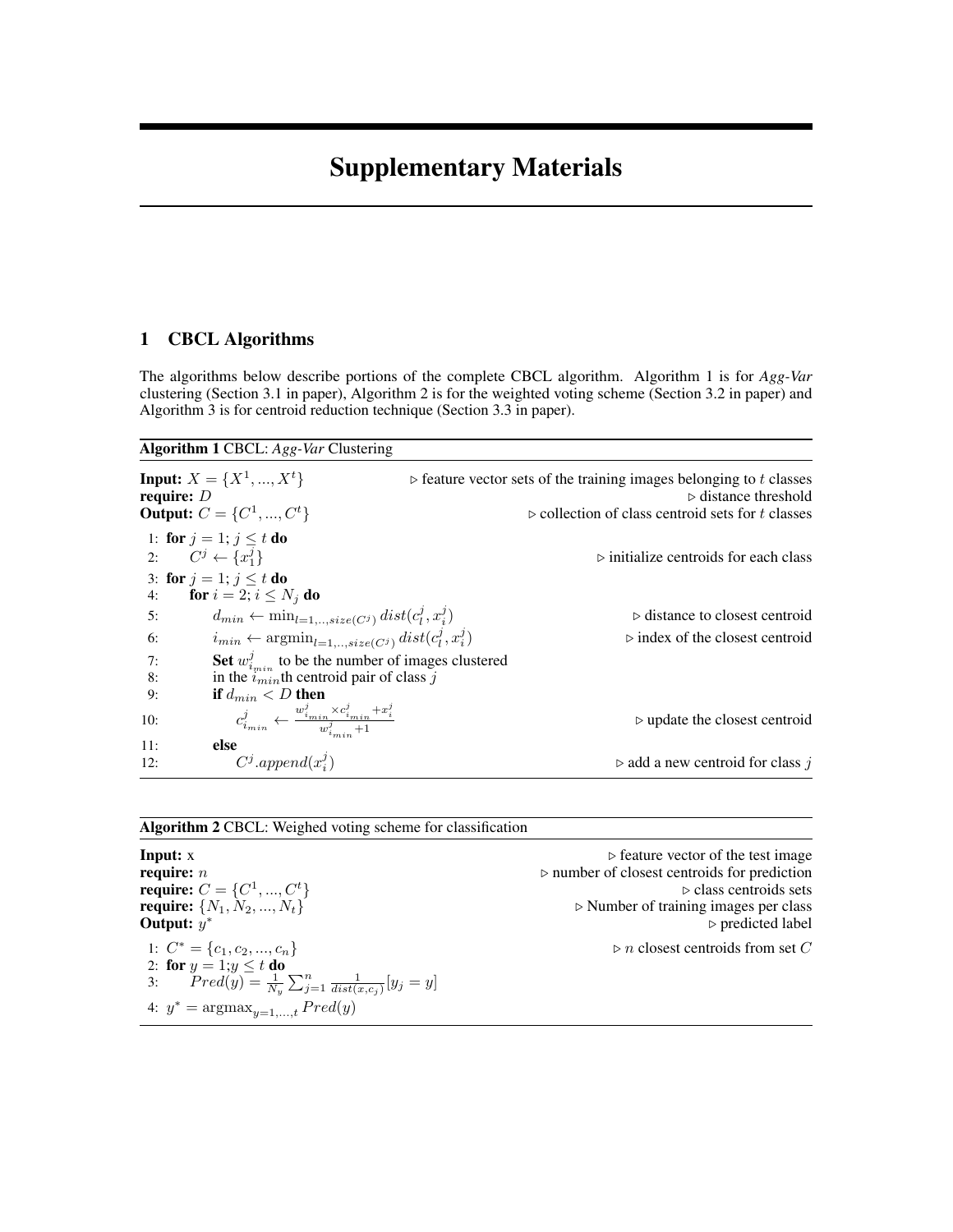Algorithm 3 CBCL: Centroid Reduction

Input:  $C = \{C^1$ **require:**  $K$   $\triangleright$  maximum number of centroids<br> **require:**  $K_{new}$ **Output:**  $C_{new} = \{C_{new}^1, ..., C_{n}^t\}$ 1:  $K_r = K_t + K_{new} - K$ 2: for  $y = 1; y \leq t$  do 3:  $N_y^*(new) = N_y^*(1 - \frac{K_r}{K_t})$ 4:  $C_{new}^{y} = k$ -means $(n\_clusters = N_{y}^{*}(new), C^{y})$ 

 $\triangleright$  current class centroids sets  $\rhd$  number of centroids for new classes  $\rhd$  reduced class centroids sets

#### 2 Comparison of CBCL with FearNet on CIFAR-100 Dataset

In this section we compare CBCL against FearNet [\[1\]](#page-6-0) which is another brain-inspired model for incremental learning. FearNet uses a ResNet-50 pre-trained on ImageNet for feature extraction and uses brain-inspired dual-memory model. FearNet stores the feature vectors and covariance matrices for old class images and also uses a generative model for data augmentation. For this comparison we use the evaluation metrics provided in [\[1\]](#page-6-0). We test the model's ability to retain base-knowledge given as  $\Omega_{base} = \frac{1}{T-1} \sum_{t=2}^{T} \frac{\alpha_{base,t}}{\alpha_{offline}}$  $\frac{\alpha_{base,t}}{\alpha_{offline}}$ , where  $\alpha_{base,t}$  is the accuracy of the model on the classes learned in the first increment,  $\alpha_{offline}$  is the accuracy of a multi-layer perceptron trained offline (69.9% reported in [\[1\]](#page-6-0)) and  $T$  is the total number of increments. The model's ability to recall new information is evaluated as  $\Omega_{new} = \frac{1}{T-1} \sum_{t=2}^{T} \alpha_{new,t}$ , where  $\alpha_{new,t}$  is the accuracy of the model on the classes learned in increment t. Lastly, we evaluate the model on all test data as  $\Omega_{all} = \frac{1}{T-1}\sum_{t=2}^{T} \frac{\alpha_{all,t}}{\alpha_{offlir}}$  $\frac{\alpha_{all,t}}{\alpha_{offline}}$ , where  $\alpha_{all,t}$  is the accuracy of the model on all the classes learned up till increment t. For a fair comparison, we use the ResNet-50 pre-trained on ImageNet as a feature extractor.

| <b>Evaluation</b><br><b>Metric</b> | FearNet | <b>CBCL</b> | CBCL 5-<br><b>Shot</b> | <b>CBCL</b><br>10-Shot |
|------------------------------------|---------|-------------|------------------------|------------------------|
| $\Omega_{base}$                    | 0.927   | 1.025       | 0.754                  | 0.830                  |
| $\Omega_{new}$                     | 0.824   | 1.020       | 0.778                  | 0.870                  |
| $\Omega_{all}$                     | 0.947   | 1.025       | 0.778                  | 0.870                  |

<span id="page-1-0"></span>Table 1: Comparison with FearNet on CIFAR-100.  $\Omega_{base}$ ,  $\Omega_{new}$  and  $\Omega_{all}$  are all normalized by the offline multi-layer preceptron (MLP) baseline (69.9%) reported in [\[1\]](#page-6-0). A value greater than 1 means that the *average incremental accuracy* of the model is higher than the offline MLP.

Table [1](#page-1-0) compares CBCL with FearNet on CIFAR-100 dataset using the metrics proposed in [\[1\]](#page-6-0). We report results of CBCL on the most difficult increment setting (2 base classes and then 1 class per increment for 98 classes) for this experiment. CBCL clearly outperforms FearNet on all three metrics ( $\Omega_{base}$ ,  $\Omega_{new}$ ,  $\Omega_{all}$ ) by a significant margin when using all training examples per class. For 10-shot incremental learning, CBCL outperforms FearNet (which uses all the training examples per class) on  $\Omega_{new}$  but for  $\Omega_{base}$  and  $\Omega_{all}$  it is slightly inferior. For 5-shot incremental learning setting, the results of CBCL are inferior to FearNet (which uses all the training examples) but the change in accuracy is not drastic. It should be noted that even for 10-shot and 5-shot incremental learning settings, the MLP baseline, used during the calculation of  $\Omega_{base}$ ,  $\Omega_{new}$  and  $\Omega_{all}$ , has been trained on all the training data of each class in a single batch.

We also trained a ResNet-50 for 5-shot and 10-shot learning with all the class training data available in one batch and the test accuracies for 5-shot and 10-shot learning were 8.49% and 12.21%, respectively. CBCL outperforms this baseline by a remarkable margin for both 5-shot and 10-shot settings, demonstrating that it is extremely effective for few-shot incremental learning setting.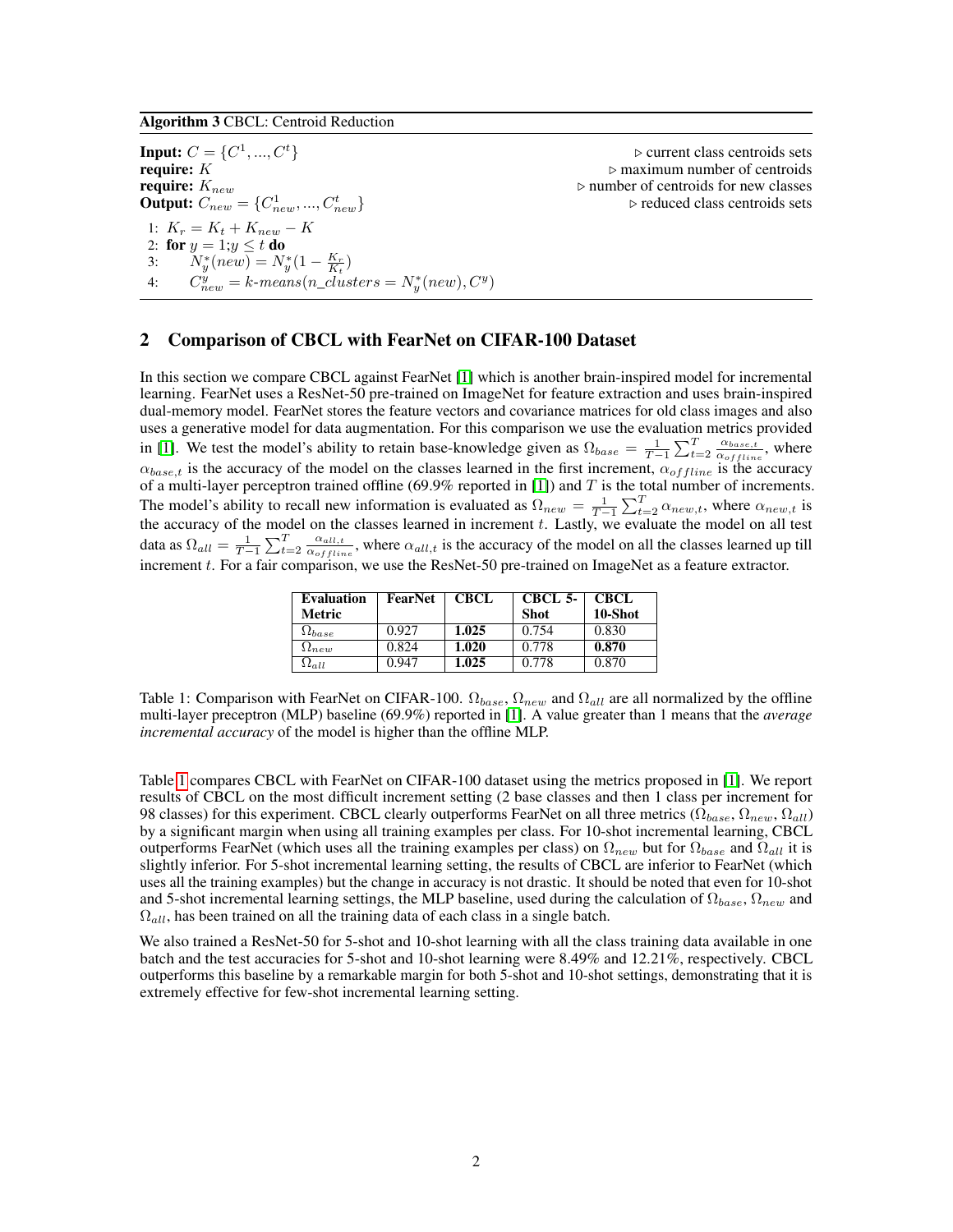## 3 Analysis of Different Memory Budgets

We perform a set of experiments on CIFAR-100 dataset to analyze the effect of different memory budgets on the performance of CBCL. We performed these experiments on *hybrid5* as well to show the contribution of our proposed centroid reduction technique towards CBCL's performance. Figure [1](#page-2-0) compares the average incremental accuracy of CBCL and *hybrid5* for different memory budgets. As expected, both CBCL and *hybrid5* achieve higher accuracy for when provided higher memory budgets. Furthermore, CBCL constantly outperforms *hybrid5* for all different memory budgets (except for K=9000 when there is no need for any reduction) and the performance gap increases for smaller memory budgets. This clearly shows the effectiveness of our proposed centroid reduction technique over simple removal of centroids. Furthermore, it should be noted that even for only  $K = 3000$  centroids CBCL's average incremental accuracy (67.5%) is higher than that of the state-of-the-art methods ([\[2\]](#page-6-1): 64.84%).

<span id="page-2-0"></span>

Figure 1: Average incremental accuracy of CBCL and *hybrid5* for different memory budgets (K). The difference between CBCL and *hybrid5* is more prominent for smaller memory budgets.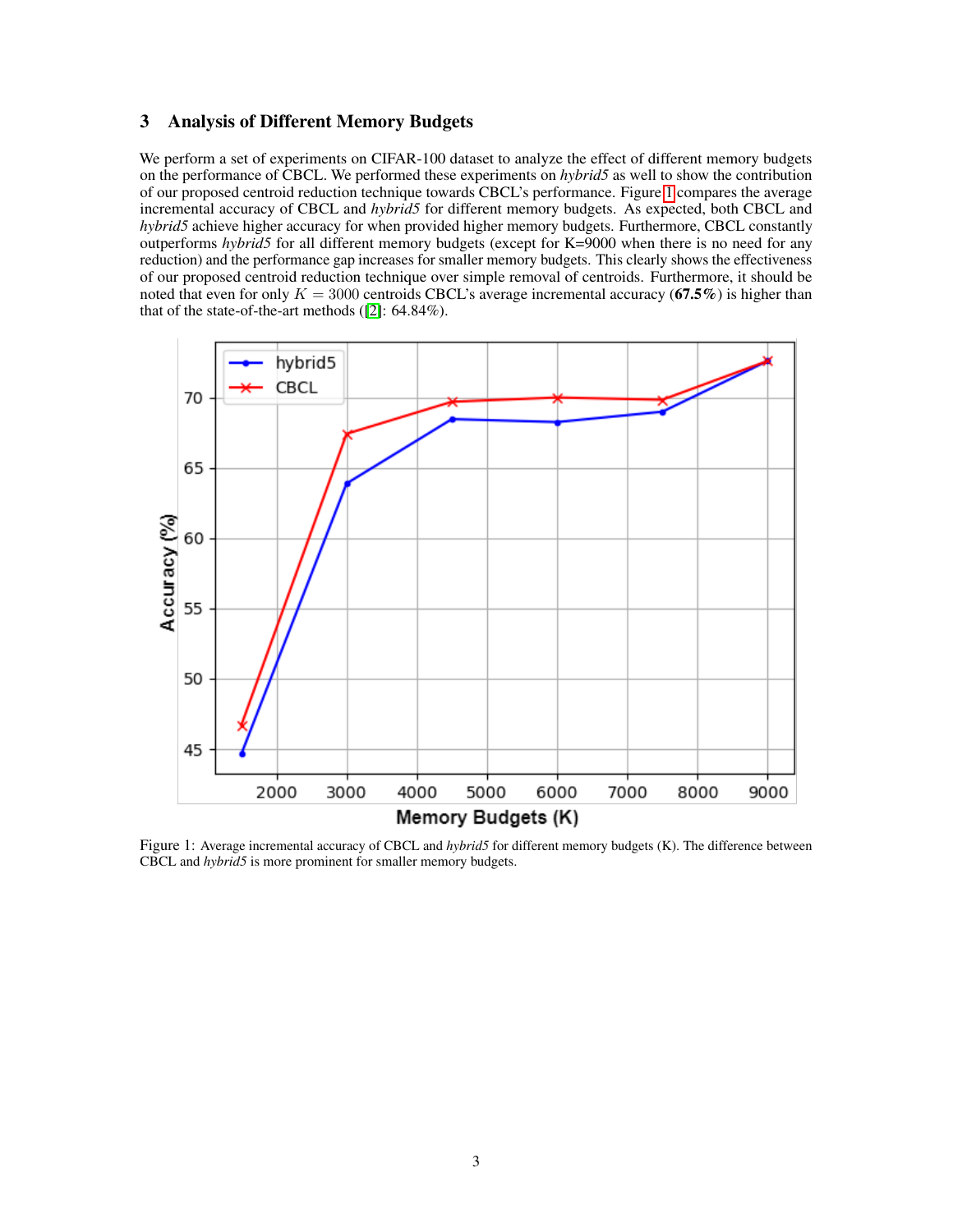## 4 Confusion Matrices

We further provide insight into the behavior of CBCL through the confusion matrix. Figure [2](#page-3-0) shows the confusion matrix of CBCL on CIFAR-100 dataset when learning with 10 classes per increment with a memory budget of  $K = 7500$ . The pattern is quite obvious that the confusion matrix of CBCL looks homogenous in terms of diagonal and off-diagonal entries depicting that CBCL does not get biased towards new or old classes and it does not suffer from *catastrophic forgetting*.

<span id="page-3-0"></span>

Figure 2: Confusion matrix of CBCL on CIFAR-100 dataset with 10 classes per increment and total centroids limit of  $K = 7500$ . The vertical axis depeicts the ground truth and the horizontal axis shows the predicted labels (0-99).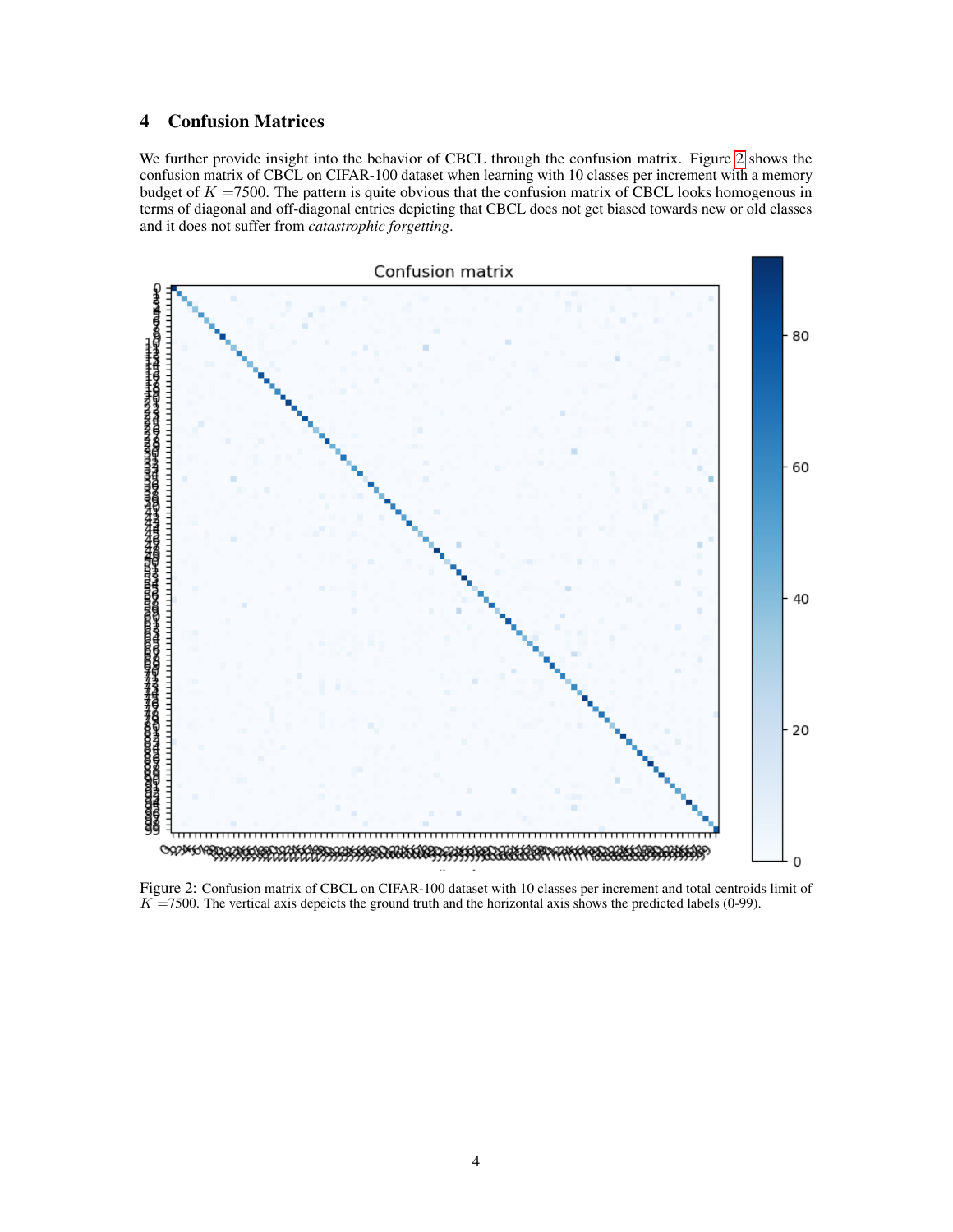## 5 Hyperparameters

CBCL only has two hyperparameters: distance threshold  $(D)$  and number of centroids used for classification (n). For all three datasets (CIFAR-100, Catltech-101 and CUBS-200-2011),  $D$  was tuned to one of the values in the set  $\{70, 75, 80, 85, 90\}$ , although in most of the increments it was tuned to 70 for both incremental learning and FSIL experiments. *n* was tuned to one of the values in the set  $\{1, 2, ..., 10\}$  for incremental learning experiments but for FSIL experiments it was mostly tuned to 1.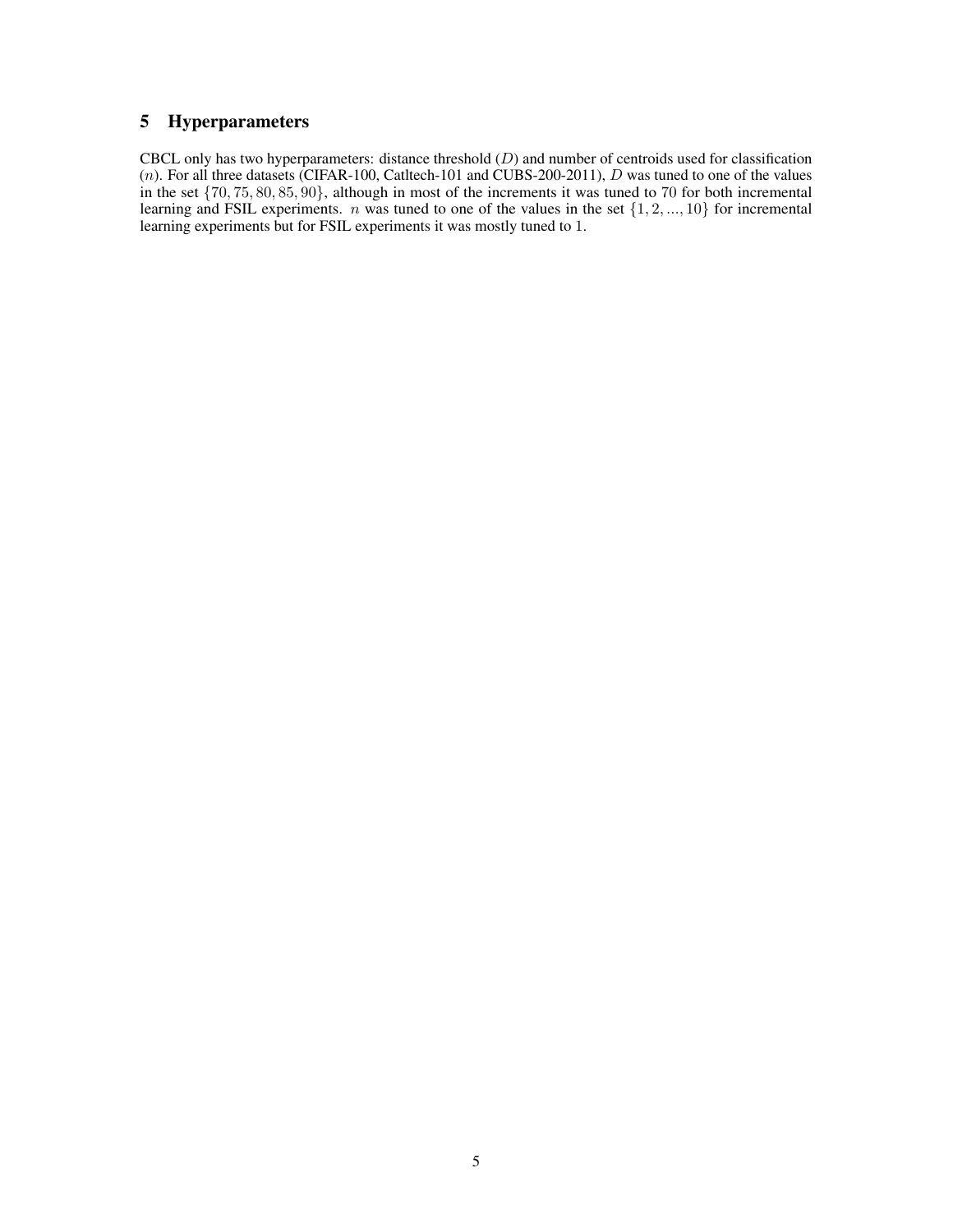### 6 Results on Caltech-101 Using Bag of Visual Words

<span id="page-5-0"></span>To show the effect of feature extractor choice on CBCL's performance, we report results on Caltech-101 dataset using bag of visual words (with SURF features [\[3\]](#page-6-2)). Bag of visual words (BoVW) features are significantly inferior to CNN features on image classification tasks. Table [2](#page-5-0) compares CBCL using BoVW against LWM and *finetuning* (FT) with 10 classes per increment. CBCL's accuracy is significantly lower than LWM and FT for the first increment (because of inferior features) and for all the other 9 increments it is either higher or slightly inferior to LWM. This shows that CBCL yields near state-of-the-art accuracy even when using inferior features. Furthermore, it should be noted that the decrease in accuracy of CBCL is still only 37.61% after 10 increments while for LWM and FT the decrease in accuracies are 69.52% and and 49.36%. These results clearly show the effectiveness of CBCL to avoid *catastrophic forgetting*.

| # Classes   | FT    | <b>LWM</b> | <b>CBCL BoVW</b> |
|-------------|-------|------------|------------------|
| $10$ (base) | 97.78 | 97.78      | $85.14 + 1.12$   |
| 20          | 59.55 | 75.34      | $77.84 \pm 1.86$ |
| 30          | 52.65 | 71.78      | $69.65 \pm 2.21$ |
| 40          | 44.51 | 67.49      | $63.89 \pm 1.40$ |
| 50          | 35.52 | 59.79      | $60.30 \pm 1.73$ |
| 60          | 31.18 | 56.62      | $57.20 \pm 1.37$ |
| 70          | 32.99 | 54.62      | $55.25 \pm 0.99$ |
| 80          | 27.45 | 48.71      | $51.17\pm0.84$   |
| 90          | 28.55 | 46.21      | $48.13 \pm 0.88$ |
| 100         | 28.26 | 48.42      | $47.53 \pm 0.69$ |

Table 2: Comparison with FT and LWM [\[4\]](#page-6-3) on Caltech-101 dataset in terms of classification accuracy (%) with 10 classes per increment. Average and standard deviation of classification accuracies per increment are reported